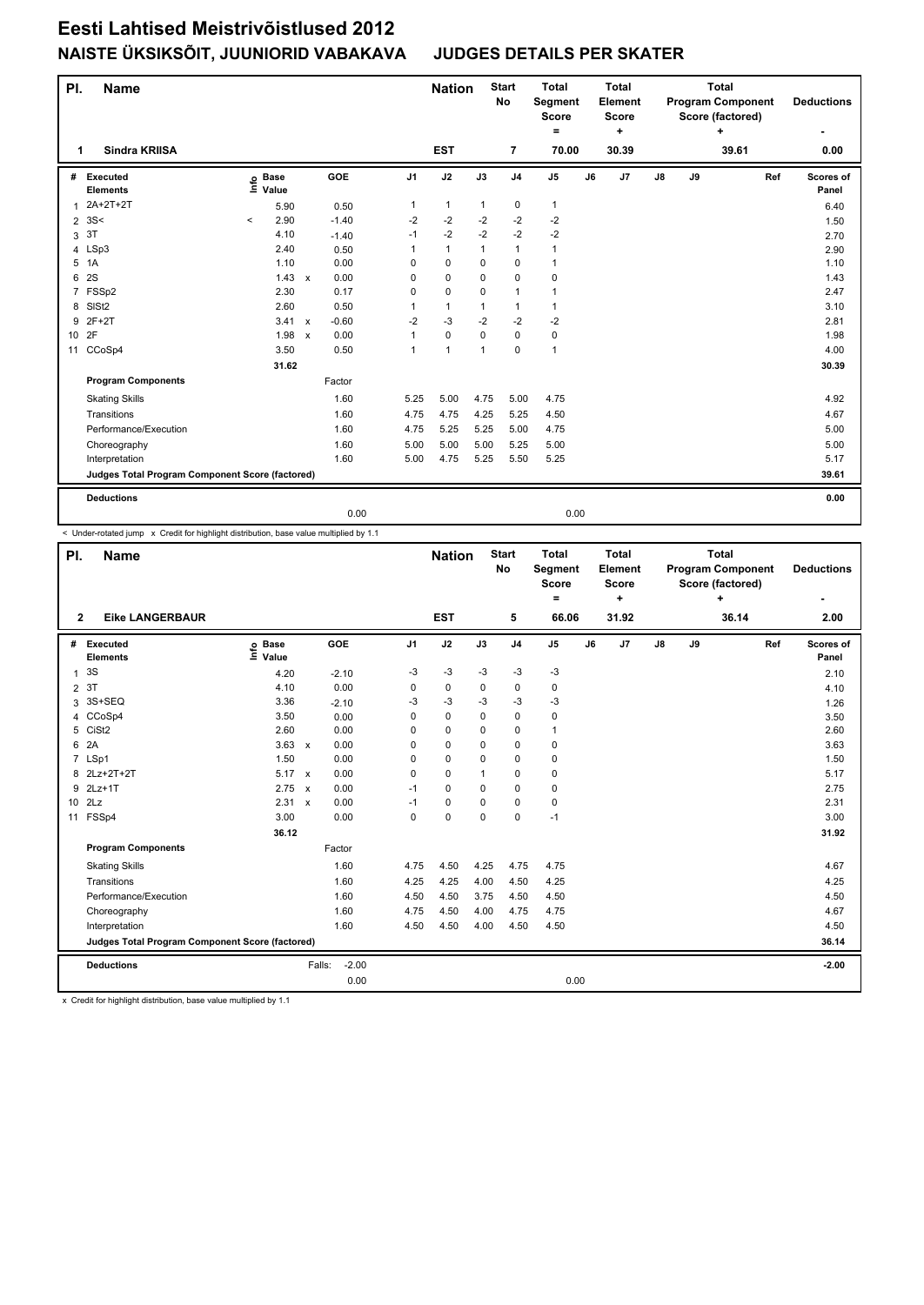| PI. | <b>Name</b>                                     |         |                      |              |         |                | <b>Nation</b> |              | <b>Start</b><br>No | <b>Total</b><br><b>Segment</b><br><b>Score</b><br>Ξ. |    | <b>Total</b><br>Element<br>Score<br>٠ |               | <b>Total</b><br><b>Program Component</b><br>Score (factored) | <b>Deductions</b> |     |                    |
|-----|-------------------------------------------------|---------|----------------------|--------------|---------|----------------|---------------|--------------|--------------------|------------------------------------------------------|----|---------------------------------------|---------------|--------------------------------------------------------------|-------------------|-----|--------------------|
| 3   | Natalja GORDEEVA                                |         |                      |              |         |                | <b>EST</b>    |              | 8                  | 65.37                                                |    | 32.83                                 |               |                                                              | 32.54             |     | 0.00               |
| #   | Executed<br><b>Elements</b>                     | ١nf٥    | <b>Base</b><br>Value |              | GOE     | J <sub>1</sub> | J2            | J3           | J <sub>4</sub>     | J <sub>5</sub>                                       | J6 | J7                                    | $\mathsf{J}8$ | J9                                                           |                   | Ref | Scores of<br>Panel |
| 1   | $2A+2T$                                         |         | 4.60                 |              | $-0.33$ | $-1$           | $\mathbf 0$   | $\mathbf 0$  | $-1$               | $-1$                                                 |    |                                       |               |                                                              |                   |     | 4.27               |
|     | 2 2A                                            |         | 3.30                 |              | 0.00    | 0              | $\mathbf 0$   | $-1$         | 0                  | $\mathbf{1}$                                         |    |                                       |               |                                                              |                   |     | 3.30               |
|     | 3 FSSp4                                         |         | 3.00                 |              | 0.50    | 1              | $\mathbf 0$   | $\mathbf{1}$ | $\overline{1}$     | $\mathbf{1}$                                         |    |                                       |               |                                                              |                   |     | 3.50               |
|     | 4.3S<                                           | $\,<\,$ | 2.90                 |              | $-0.70$ | $-1$           | $-1$          | $-2$         | $-1$               | $-1$                                                 |    |                                       |               |                                                              |                   |     | 2.20               |
|     | 5 2Lz+1Lo+2T                                    |         | 3.90                 |              | $-0.20$ | $-1$           | 0             | $-1$         | $-1$               | 0                                                    |    |                                       |               |                                                              |                   |     | 3.70               |
| 6   | 2F                                              |         | 1.80                 |              | 0.00    | 0              | 0             | 0            | $\pmb{0}$          | $\mathbf{1}$                                         |    |                                       |               |                                                              |                   |     | 1.80               |
|     | 7 CCoSp4                                        |         | 3.50                 |              | 0.17    | 1              | 0             | 0            | 0                  | 1                                                    |    |                                       |               |                                                              |                   |     | 3.67               |
|     | 8 SISt2                                         |         | 2.60                 |              | 0.00    | 0              | $\mathbf 0$   | 0            | $\mathbf 0$        | $\mathbf{1}$                                         |    |                                       |               |                                                              |                   |     | 2.60               |
| 9   | 2 <sub>LO</sub>                                 |         | 1.98                 | $\mathsf{x}$ | 0.00    | 0              | $\mathbf 0$   | 0            | $\mathbf 0$        | $\pmb{0}$                                            |    |                                       |               |                                                              |                   |     | 1.98               |
|     | 10 2F+2T                                        |         | 3.41                 | $\mathsf{x}$ | 0.00    | 0              | $\mathbf 0$   | 0            | 0                  | $\pmb{0}$                                            |    |                                       |               |                                                              |                   |     | 3.41               |
|     | 11 LSp3                                         |         | 2.40                 |              | 0.00    | 1              | 0             | 0            | $\mathbf 0$        | $-1$                                                 |    |                                       |               |                                                              |                   |     | 2.40               |
|     |                                                 |         | 33.39                |              |         |                |               |              |                    |                                                      |    |                                       |               |                                                              |                   |     | 32.83              |
|     | <b>Program Components</b>                       |         |                      |              | Factor  |                |               |              |                    |                                                      |    |                                       |               |                                                              |                   |     |                    |
|     | <b>Skating Skills</b>                           |         |                      |              | 1.60    | 4.00           | 4.25          | 4.00         | 4.50               | 4.25                                                 |    |                                       |               |                                                              |                   |     | 4.17               |
|     | Transitions                                     |         |                      |              | 1.60    | 3.75           | 4.00          | 3.50         | 4.25               | 4.00                                                 |    |                                       |               |                                                              |                   |     | 3.92               |
|     | Performance/Execution                           |         |                      |              | 1.60    | 3.75           | 4.00          | 3.50         | 4.50               | 4.50                                                 |    |                                       |               |                                                              |                   |     | 4.08               |
|     | Choreography                                    |         |                      |              | 1.60    | 4.00           | 4.25          | 3.75         | 4.25               | 4.25                                                 |    |                                       |               |                                                              |                   |     | 4.17               |
|     | Interpretation                                  |         |                      |              | 1.60    | 3.75           | 4.25          | 3.50         | 4.00               | 4.50                                                 |    |                                       |               |                                                              |                   |     | 4.00               |
|     | Judges Total Program Component Score (factored) |         |                      |              |         |                |               |              |                    |                                                      |    |                                       |               |                                                              |                   |     | 32.54              |
|     | <b>Deductions</b>                               |         |                      |              |         |                |               |              |                    |                                                      |    |                                       |               |                                                              |                   |     | 0.00               |
|     |                                                 |         |                      |              | 0.00    |                |               |              |                    | 0.00                                                 |    |                                       |               |                                                              |                   |     |                    |

< Under-rotated jump x Credit for highlight distribution, base value multiplied by 1.1

| PI.            | <b>Name</b>                                     |                              |                      |                | <b>Nation</b> |              | <b>Start</b><br><b>No</b> | <b>Total</b><br>Segment<br><b>Score</b><br>= |    | <b>Total</b><br>Element<br><b>Score</b><br>÷ |               |    | <b>Total</b><br><b>Program Component</b><br>Score (factored)<br>÷ |     | <b>Deductions</b>  |
|----------------|-------------------------------------------------|------------------------------|----------------------|----------------|---------------|--------------|---------------------------|----------------------------------------------|----|----------------------------------------------|---------------|----|-------------------------------------------------------------------|-----|--------------------|
| 4              | <b>Jana OSSIPOVA</b>                            |                              |                      |                | <b>EST</b>    |              | $\mathbf{2}$              | 57.70                                        |    | 29.37                                        |               |    | 29.33                                                             |     | 1.00               |
|                | # Executed<br><b>Elements</b>                   | <b>Base</b><br>١nf٥<br>Value | GOE                  | J <sub>1</sub> | J2            | J3           | J <sub>4</sub>            | J <sub>5</sub>                               | J6 | J <sub>7</sub>                               | $\mathsf{J}8$ | J9 |                                                                   | Ref | Scores of<br>Panel |
| $\mathbf{1}$   | 2A                                              | 3.30                         | 0.33                 | 1              | $\mathbf{1}$  | $\mathbf{1}$ | 0                         | 0                                            |    |                                              |               |    |                                                                   |     | 3.63               |
|                | 2 2A                                            | 3.30                         | $-1.50$              | -3             | $-3$          | -3           | $-3$                      | $-3$                                         |    |                                              |               |    |                                                                   |     | 1.80               |
| 3              | 3S                                              | 4.20                         | $-1.63$              | -2             | $-2$          | $-3$         | $-2$                      | $-3$                                         |    |                                              |               |    |                                                                   |     | 2.57               |
|                | 4 FSSp3                                         | 2.60                         | $-0.10$              | $-1$           | $\mathbf 0$   | 0            | $\mathbf 0$               | $-1$                                         |    |                                              |               |    |                                                                   |     | 2.50               |
|                | 5 2Lz+2Lo+2T                                    | 5.20                         | 0.00                 | 0              | $\mathbf 0$   | $\Omega$     | $-1$                      | $\pmb{0}$                                    |    |                                              |               |    |                                                                   |     | 5.20               |
| 6              | 2F                                              | 1.98                         | 0.10<br>$\mathsf{x}$ | 0              | $\mathbf 0$   | $\mathbf{1}$ | $\mathbf 0$               | $\mathbf{1}$                                 |    |                                              |               |    |                                                                   |     | 2.08               |
| $\overline{7}$ | SISt <sub>2</sub>                               | 2.60                         | 0.00                 | 0              | $\mathbf 0$   | $\mathbf 0$  | 0                         | $\mathbf{1}$                                 |    |                                              |               |    |                                                                   |     | 2.60               |
| 8              | CCoSp3                                          | 3.00                         | $-0.10$              | $-1$           | $\Omega$      | $\Omega$     | $\mathbf 0$               | $-1$                                         |    |                                              |               |    |                                                                   |     | 2.90               |
| 9              | 2Lz                                             | $2.31 \times$                | 0.30                 | 0              | $\mathbf{1}$  | 1            | $\mathbf{1}$              | $\mathbf{1}$                                 |    |                                              |               |    |                                                                   |     | 2.61               |
| 10 2F          |                                                 | 1.98                         | 0.00<br>$\mathbf{x}$ | 0              | $\mathbf 0$   | $\Omega$     | $\mathbf 0$               | $\pmb{0}$                                    |    |                                              |               |    |                                                                   |     | 1.98               |
|                | 11 LSp1                                         | 1.50                         | 0.00                 | $-1$           | $\mathbf 0$   | $\mathbf 0$  | $\mathbf 0$               | $\mathbf 0$                                  |    |                                              |               |    |                                                                   |     | 1.50               |
|                |                                                 | 31.97                        |                      |                |               |              |                           |                                              |    |                                              |               |    |                                                                   |     | 29.37              |
|                | <b>Program Components</b>                       |                              | Factor               |                |               |              |                           |                                              |    |                                              |               |    |                                                                   |     |                    |
|                | <b>Skating Skills</b>                           |                              | 1.60                 | 3.75           | 4.50          | 4.00         | 4.25                      | 3.50                                         |    |                                              |               |    |                                                                   |     | 4.00               |
|                | Transitions                                     |                              | 1.60                 | 3.50           | 4.25          | 3.50         | 3.50                      | 3.00                                         |    |                                              |               |    |                                                                   |     | 3.50               |
|                | Performance/Execution                           |                              | 1.60                 | 3.50           | 4.25          | 3.75         | 4.00                      | 3.25                                         |    |                                              |               |    |                                                                   |     | 3.75               |
|                | Choreography                                    |                              | 1.60                 | 3.75           | 4.50          | 3.50         | 3.50                      | 3.25                                         |    |                                              |               |    |                                                                   |     | 3.58               |
|                | Interpretation                                  |                              | 1.60                 | 3.50           | 4.25          | 3.50         | 3.50                      | 3.00                                         |    |                                              |               |    |                                                                   |     | 3.50               |
|                | Judges Total Program Component Score (factored) |                              |                      |                |               |              |                           |                                              |    |                                              |               |    |                                                                   |     | 29.33              |
|                | <b>Deductions</b>                               |                              | $-1.00$<br>Falls:    |                |               |              |                           |                                              |    |                                              |               |    |                                                                   |     | $-1.00$            |
|                |                                                 |                              | 0.00                 |                |               |              |                           | 0.00                                         |    |                                              |               |    |                                                                   |     |                    |

x Credit for highlight distribution, base value multiplied by 1.1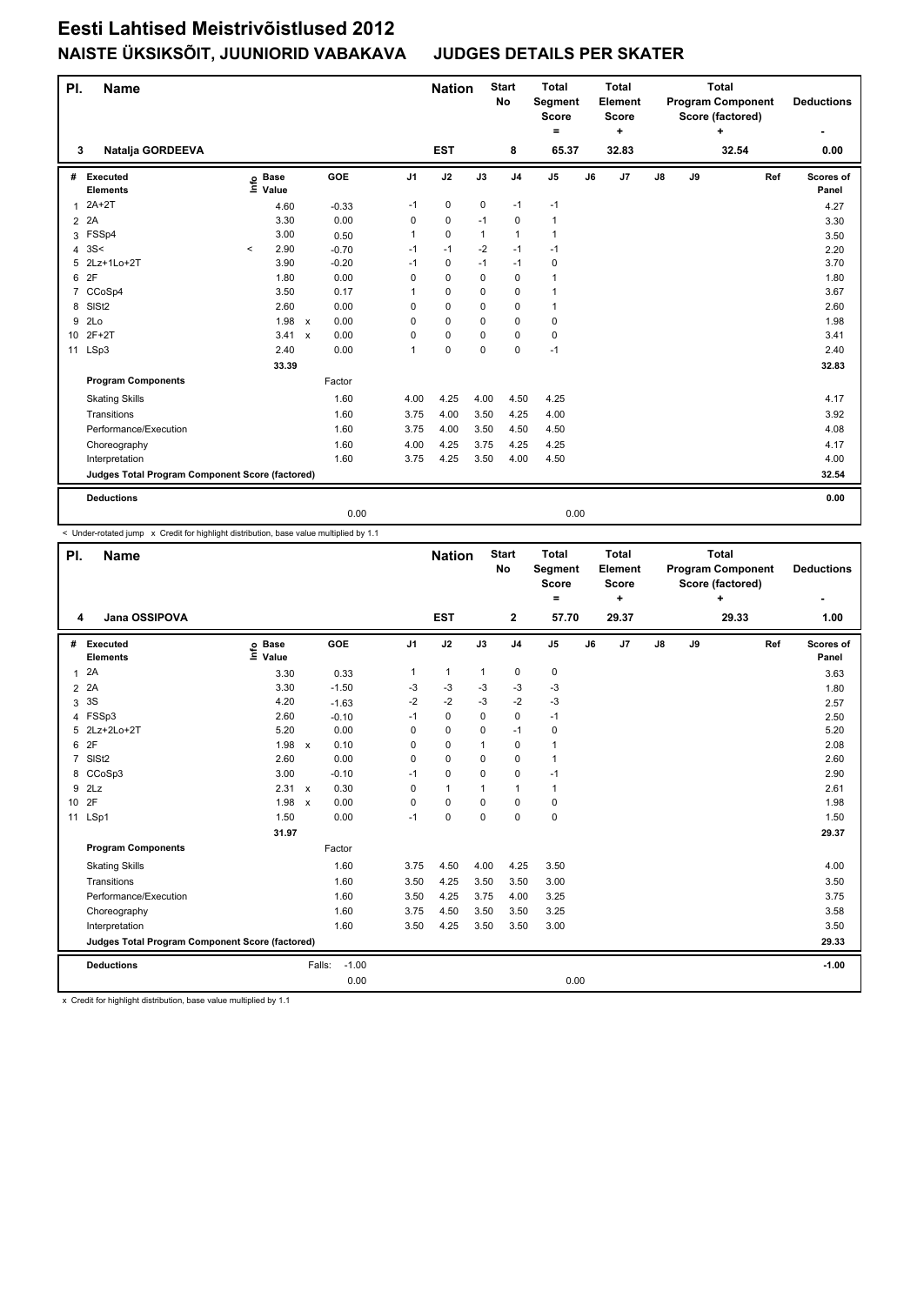| PI.            | <b>Name</b>                                     |         |                      |                           |         |                | <b>Nation</b> |                | <b>Start</b><br><b>No</b> | <b>Total</b><br>Segment<br><b>Score</b><br>$\equiv$ |    | <b>Total</b><br>Element<br><b>Score</b><br>٠ |               | <b>Total</b><br><b>Program Component</b><br>Score (factored) | <b>Deductions</b> |     |                    |
|----------------|-------------------------------------------------|---------|----------------------|---------------------------|---------|----------------|---------------|----------------|---------------------------|-----------------------------------------------------|----|----------------------------------------------|---------------|--------------------------------------------------------------|-------------------|-----|--------------------|
| 5              | <b>Evelina ORASTE</b>                           |         |                      |                           |         |                | <b>EST</b>    |                | 4                         | 57.67                                               |    | 27.40                                        |               |                                                              | 30.27             |     | 0.00               |
| #              | Executed<br><b>Elements</b>                     | ١nf٥    | <b>Base</b><br>Value |                           | GOE     | J <sub>1</sub> | J2            | J3             | J <sub>4</sub>            | J <sub>5</sub>                                      | J6 | J <sub>7</sub>                               | $\mathsf{J}8$ | J9                                                           |                   | Ref | Scores of<br>Panel |
| 1              | 3Lo <<                                          | <<      | 1.80                 |                           | $-0.90$ | $-2$           | $-3$          | $-3$           | $-3$                      | $-3$                                                |    |                                              |               |                                                              |                   |     | 0.90               |
| $\overline{2}$ | 2A<                                             | $\,<\,$ | 2.30                 |                           | $-0.50$ | $-1$           | $-1$          | $-2$           | $-1$                      | $-1$                                                |    |                                              |               |                                                              |                   |     | 1.80               |
| 3              | 2A<                                             | $\,<$   | 2.30                 |                           | $-0.50$ | $-1$           | $-1$          | $-1$           | $-1$                      | $-1$                                                |    |                                              |               |                                                              |                   |     | 1.80               |
| 4              | 2F+2T+2T                                        |         | 4.40                 |                           | 0.00    | 0              | $\mathbf 0$   | $\overline{1}$ | $\mathbf 0$               | 0                                                   |    |                                              |               |                                                              |                   |     | 4.40               |
| 5              | CCoSp3                                          |         | 3.00                 |                           | 0.67    | 1              | $\mathbf{1}$  | 2              | $\mathbf{1}$              | 2                                                   |    |                                              |               |                                                              |                   |     | 3.67               |
| 6              | SISt <sub>2</sub>                               |         | 2.60                 |                           | 0.17    | 1              | $\pmb{0}$     | $\mathbf 0$    | $\pmb{0}$                 | $\overline{\mathbf{c}}$                             |    |                                              |               |                                                              |                   |     | 2.77               |
| $\overline{7}$ | FSSp2                                           |         | 2.30                 |                           | 0.00    | 0              | $\mathbf 0$   | $-1$           | $\mathbf 0$               | 0                                                   |    |                                              |               |                                                              |                   |     | 2.30               |
| 8              | $2Lz+2T$                                        | e       | 3.74                 | $\boldsymbol{\mathsf{x}}$ | $-0.40$ | $-2$           | $-2$          | $-1$           | -1                        | $-1$                                                |    |                                              |               |                                                              |                   |     | 3.34               |
| 9              | 2F                                              |         | 1.98                 | $\boldsymbol{\mathsf{x}}$ | $-0.40$ | $-2$           | $-1$          | $-1$           | $-2$                      | $-1$                                                |    |                                              |               |                                                              |                   |     | 1.58               |
| 10             | $2Lz+2T$                                        |         | 3.74                 | $\boldsymbol{\mathsf{x}}$ | $-0.80$ | $-2$           | $-2$          | $-3$           | $-3$                      | $-3$                                                |    |                                              |               |                                                              |                   |     | 2.94               |
|                | 11 LSp2                                         |         | 1.90                 |                           | 0.00    | 0              | $\mathbf 0$   | $\Omega$       | $\mathbf 0$               | $\mathbf{1}$                                        |    |                                              |               |                                                              |                   |     | 1.90               |
|                |                                                 |         | 30.06                |                           |         |                |               |                |                           |                                                     |    |                                              |               |                                                              |                   |     | 27.40              |
|                | <b>Program Components</b>                       |         |                      |                           | Factor  |                |               |                |                           |                                                     |    |                                              |               |                                                              |                   |     |                    |
|                | <b>Skating Skills</b>                           |         |                      |                           | 1.60    | 4.25           | 4.25          | 3.50           | 4.00                      | 3.50                                                |    |                                              |               |                                                              |                   |     | 3.92               |
|                | Transitions                                     |         |                      |                           | 1.60    | 3.75           | 4.00          | 3.25           | 3.50                      | 3.25                                                |    |                                              |               |                                                              |                   |     | 3.50               |
|                | Performance/Execution                           |         |                      |                           | 1.60    | 3.75           | 4.25          | 3.50           | 3.75                      | 3.75                                                |    |                                              |               |                                                              |                   |     | 3.75               |
|                | Choreography                                    |         |                      |                           | 1.60    | 4.00           | 4.25          | 3.50           | 4.00                      | 3.50                                                |    |                                              |               |                                                              |                   |     | 3.83               |
|                | Interpretation                                  |         |                      |                           | 1.60    | 4.00           | 4.00          | 3.25           | 3.75                      | 4.00                                                |    |                                              |               |                                                              |                   |     | 3.92               |
|                | Judges Total Program Component Score (factored) |         |                      |                           |         |                |               |                |                           |                                                     |    |                                              |               |                                                              |                   |     | 30.27              |
|                | <b>Deductions</b>                               |         |                      |                           |         |                |               |                |                           |                                                     |    |                                              |               |                                                              |                   |     | 0.00               |
|                |                                                 |         |                      |                           | 0.00    |                |               |                |                           | 0.00                                                |    |                                              |               |                                                              |                   |     |                    |

< Under-rotated jump << Downgraded jump x Credit for highlight distribution, base value multiplied by 1.1 e Jump take off with wrong edge

| PI.             | <b>Name</b>                                     |                                  |                      | <b>Nation</b> |            | <b>Start</b><br><b>No</b> | <b>Total</b><br>Segment<br><b>Score</b><br>٠ |             | <b>Total</b><br>Element<br><b>Score</b><br>٠ |                |    | <b>Total</b><br><b>Program Component</b><br>Score (factored)<br>÷ |    | <b>Deductions</b> |       |     |                    |
|-----------------|-------------------------------------------------|----------------------------------|----------------------|---------------|------------|---------------------------|----------------------------------------------|-------------|----------------------------------------------|----------------|----|-------------------------------------------------------------------|----|-------------------|-------|-----|--------------------|
| 6               | <b>Viktoria TITOVA</b>                          |                                  |                      |               |            |                           | <b>EST</b>                                   |             | 6                                            | 56.97          |    | 25.04                                                             |    |                   | 34.93 |     | 3.00               |
| #               | Executed<br><b>Elements</b>                     | $\mathop{\mathsf{Int}}\nolimits$ | <b>Base</b><br>Value |               | <b>GOE</b> | J <sub>1</sub>            | J2                                           | J3          | J <sub>4</sub>                               | J <sub>5</sub> | J6 | J7                                                                | J8 | J9                |       | Ref | Scores of<br>Panel |
| $\mathbf{1}$    | 3S<                                             | $\,<$                            | 2.90                 |               | $-2.10$    | -3                        | $-3$                                         | $-3$        | $-3$                                         | $-3$           |    |                                                                   |    |                   |       |     | 0.80               |
|                 | 2 3S<<+SEQ                                      | <<                               | 1.04                 |               | $-0.60$    | $-3$                      | $-3$                                         | -3          | $-3$                                         | $-3$           |    |                                                                   |    |                   |       |     | 0.44               |
| 3               | $2F+2T$                                         |                                  | 3.10                 |               | 0.00       | 0                         | 0                                            | 0           | 0                                            | 0              |    |                                                                   |    |                   |       |     | 3.10               |
| 4               | CCoSp2                                          |                                  | 2.50                 |               | 0.00       | 0                         | $\mathbf 0$                                  | $\Omega$    | $\Omega$                                     | $\pmb{0}$      |    |                                                                   |    |                   |       |     | 2.50               |
| 5               | $2A+2T$                                         |                                  | 5.06                 | $\mathsf{x}$  | 0.33       | 0                         | $\mathbf{1}$                                 | 1           | $\mathbf{1}$                                 | 0              |    |                                                                   |    |                   |       |     | 5.39               |
| 6               | 2A                                              |                                  | 3.63                 | $\mathsf{x}$  | 0.50       | 1                         | $\mathbf{1}$                                 | 1           | $\overline{1}$                               | $\mathbf{1}$   |    |                                                                   |    |                   |       |     | 4.13               |
| $\overline{7}$  | FSSp3                                           |                                  | 2.60                 |               | 0.00       | 0                         | 0                                            | 0           | 0                                            | 0              |    |                                                                   |    |                   |       |     | 2.60               |
|                 | 8 SISt2                                         |                                  | 2.60                 |               | 0.00       | 1                         | $\mathbf 0$                                  | $\Omega$    | $\mathbf 0$                                  | $\pmb{0}$      |    |                                                                   |    |                   |       |     | 2.60               |
| 9               | $2Lz^*+2T^*$                                    | $\star$                          | 0.00                 |               | 0.00       | ٠                         | $\overline{\phantom{a}}$                     | ٠           | $\overline{\phantom{a}}$                     | ٠              |    |                                                                   |    |                   |       |     | 0.00               |
| 10 <sup>1</sup> | 2F                                              |                                  | 1.98                 | $\mathsf{x}$  | 0.00       | 0                         | $\mathbf 0$                                  | $\mathbf 0$ | $-1$                                         | $\pmb{0}$      |    |                                                                   |    |                   |       |     | 1.98               |
| 11              | LSp1                                            |                                  | 1.50                 |               | 0.00       | 0                         | $\mathbf 0$                                  | $\mathbf 0$ | $-1$                                         | $\pmb{0}$      |    |                                                                   |    |                   |       |     | 1.50               |
|                 |                                                 |                                  | 26.91                |               |            |                           |                                              |             |                                              |                |    |                                                                   |    |                   |       |     | 25.04              |
|                 | <b>Program Components</b>                       |                                  |                      |               | Factor     |                           |                                              |             |                                              |                |    |                                                                   |    |                   |       |     |                    |
|                 | <b>Skating Skills</b>                           |                                  |                      |               | 1.60       | 4.75                      | 4.75                                         | 4.25        | 4.75                                         | 4.75           |    |                                                                   |    |                   |       |     | 4.75               |
|                 | Transitions                                     |                                  |                      |               | 1.60       | 4.25                      | 4.25                                         | 4.00        | 4.00                                         | 4.00           |    |                                                                   |    |                   |       |     | 4.08               |
|                 | Performance/Execution                           |                                  |                      |               | 1.60       | 4.25                      | 4.50                                         | 4.00        | 4.25                                         | 4.50           |    |                                                                   |    |                   |       |     | 4.33               |
|                 | Choreography                                    |                                  |                      |               | 1.60       | 4.50                      | 4.50                                         | 4.25        | 4.50                                         | 4.25           |    |                                                                   |    |                   |       |     | 4.42               |
|                 | Interpretation                                  |                                  |                      |               | 1.60       | 4.50                      | 4.50                                         | 4.00        | 4.25                                         | 4.00           |    |                                                                   |    |                   |       |     | 4.25               |
|                 | Judges Total Program Component Score (factored) |                                  |                      |               |            |                           |                                              |             |                                              |                |    |                                                                   |    |                   |       |     | 34.93              |
|                 | <b>Deductions</b>                               |                                  |                      | Falls:        | $-3.00$    |                           |                                              |             |                                              |                |    |                                                                   |    |                   |       |     | $-3.00$            |
|                 |                                                 |                                  |                      |               | 0.00       |                           |                                              |             |                                              | 0.00           |    |                                                                   |    |                   |       |     |                    |

< Under-rotated jump << Downgraded jump \* Invalid element x Credit for highlight distribution, base value multiplied by 1.1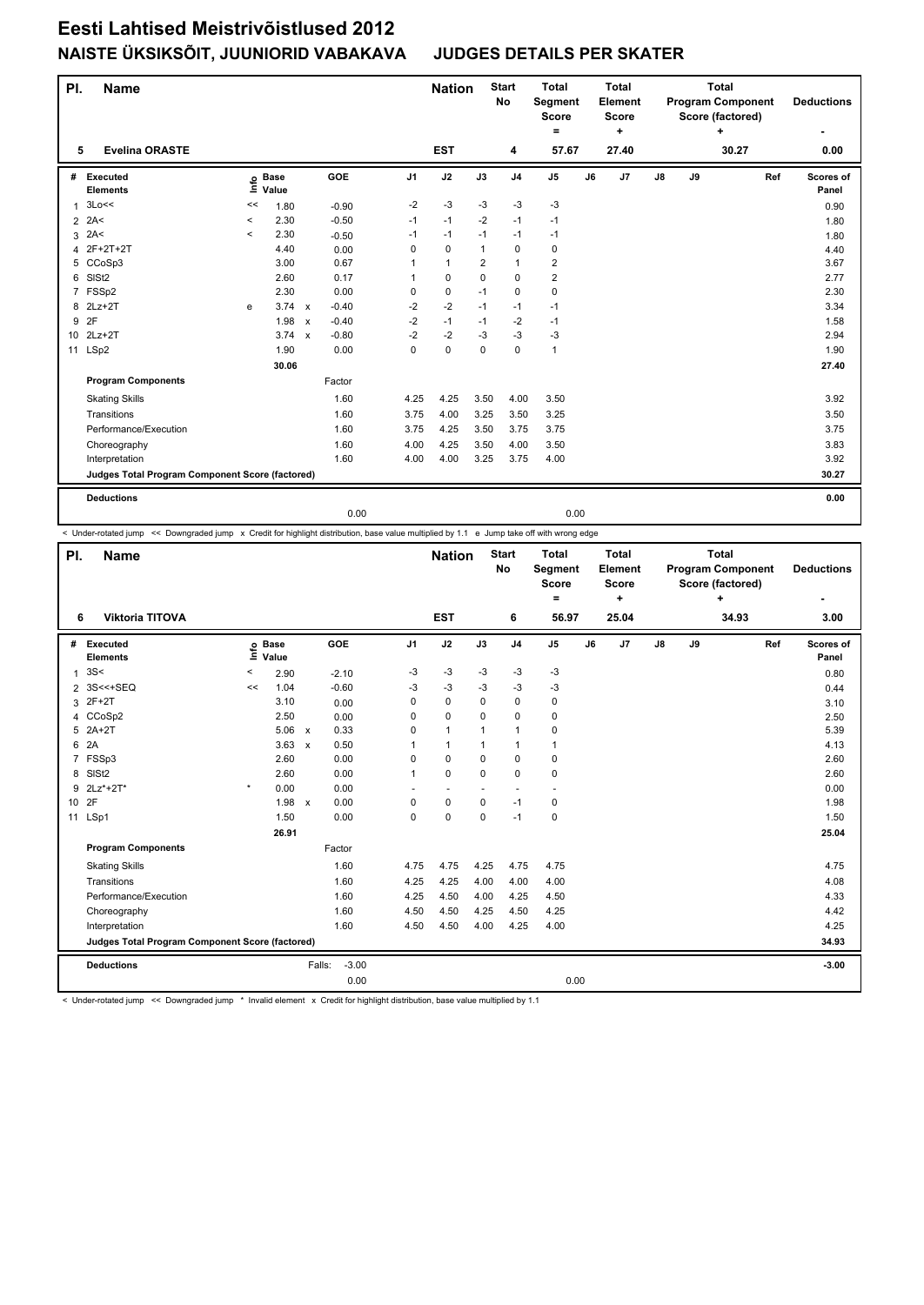| PI.            | <b>Name</b>                                     |       |                                  |                           |                   |                | <b>Nation</b> |              | <b>Start</b><br><b>No</b> | <b>Total</b><br>Segment<br><b>Score</b><br>= |    | <b>Total</b><br>Element<br><b>Score</b><br>٠ |    | <b>Total</b><br><b>Program Component</b><br>Score (factored) |       | <b>Deductions</b> |                    |
|----------------|-------------------------------------------------|-------|----------------------------------|---------------------------|-------------------|----------------|---------------|--------------|---------------------------|----------------------------------------------|----|----------------------------------------------|----|--------------------------------------------------------------|-------|-------------------|--------------------|
| 7              | Elizaveta SMELJOVA                              |       |                                  |                           |                   |                | <b>EST</b>    |              | 1                         | 55.61                                        |    | 26.35                                        |    |                                                              | 30.26 |                   | 1.00               |
| #              | Executed<br><b>Elements</b>                     |       | <b>Base</b><br>e Base<br>⊑ Value |                           | GOE               | J <sub>1</sub> | J2            | J3           | J <sub>4</sub>            | J <sub>5</sub>                               | J6 | J7                                           | J8 | J9                                                           |       | Ref               | Scores of<br>Panel |
| $\mathbf{1}$   | $2A+2T$                                         |       | 4.60                             |                           | $-0.67$           | $-1$           | $-1$          | $-2$         | $-2$                      | $-1$                                         |    |                                              |    |                                                              |       |                   | 3.93               |
| $\overline{2}$ | 2S<<                                            | <<    | 0.40                             |                           | $-0.30$           | $-2$           | $-3$          | $-3$         | $-3$                      | $-3$                                         |    |                                              |    |                                                              |       |                   | 0.10               |
| 3              | 3S<                                             | $\,<$ | 2.90                             |                           | $-2.10$           | $-3$           | $-3$          | $-3$         | $-3$                      | $-3$                                         |    |                                              |    |                                                              |       |                   | 0.80               |
|                | 4 FSSp2                                         |       | 2.30                             |                           | 0.17              | 0              | $\mathbf 0$   | $\mathbf{1}$ | $\mathbf 0$               | $\mathbf{1}$                                 |    |                                              |    |                                                              |       |                   | 2.47               |
| 5              | 2A                                              |       | 3.30                             |                           | 0.17              | 1              | 0             | $\Omega$     | 0                         | $\mathbf{1}$                                 |    |                                              |    |                                                              |       |                   | 3.47               |
| 6              | 2F                                              |       | 1.80                             |                           | 0.00              | 0              | $\mathbf 0$   | $\Omega$     | $\mathbf 0$               | 0                                            |    |                                              |    |                                                              |       |                   | 1.80               |
| $\overline{7}$ | SISt1                                           |       | 1.80                             |                           | 0.00              | 0              | 0             | 0            | 0                         | 0                                            |    |                                              |    |                                                              |       |                   | 1.80               |
| 8              | $2Lz+2T$                                        | e     | 3.74                             | $\mathsf{x}$              | $-0.50$           | $-2$           | $-2$          | $-1$         | $-2$                      | $-1$                                         |    |                                              |    |                                                              |       |                   | 3.24               |
|                | 9 CCoSp1                                        |       | 2.00                             |                           | 0.00              | 1              | $\mathbf 0$   | $\Omega$     | $\Omega$                  | 0                                            |    |                                              |    |                                                              |       |                   | 2.00               |
|                | 10 2F+2T+2T                                     |       | 4.84                             | $\boldsymbol{\mathsf{x}}$ | 0.00              | 0              | $\mathbf 0$   | $\Omega$     | 0                         | 0                                            |    |                                              |    |                                                              |       |                   | 4.84               |
| 11             | LSp2                                            |       | 1.90                             |                           | 0.00              | 0              | $\mathbf 0$   | $-1$         | $\mathbf 0$               | $\mathbf 0$                                  |    |                                              |    |                                                              |       |                   | 1.90               |
|                |                                                 |       | 29.58                            |                           |                   |                |               |              |                           |                                              |    |                                              |    |                                                              |       |                   | 26.35              |
|                | <b>Program Components</b>                       |       |                                  |                           | Factor            |                |               |              |                           |                                              |    |                                              |    |                                                              |       |                   |                    |
|                | <b>Skating Skills</b>                           |       |                                  |                           | 1.60              | 4.00           | 4.25          | 3.25         | 4.00                      | 4.25                                         |    |                                              |    |                                                              |       |                   | 4.08               |
|                | Transitions                                     |       |                                  |                           | 1.60              | 3.50           | 4.00          | 2.75         | 3.75                      | 3.25                                         |    |                                              |    |                                                              |       |                   | 3.50               |
|                | Performance/Execution                           |       |                                  |                           | 1.60              | 4.00           | 4.00          | 2.75         | 3.75                      | 4.00                                         |    |                                              |    |                                                              |       |                   | 3.92               |
|                | Choreography                                    |       |                                  |                           | 1.60              | 3.75           | 4.25          | 3.00         | 4.00                      | 3.75                                         |    |                                              |    |                                                              |       |                   | 3.83               |
|                | Interpretation                                  |       |                                  |                           | 1.60              | 3.75           | 4.00          | 2.75         | 3.50                      | 3.50                                         |    |                                              |    |                                                              |       |                   | 3.58               |
|                | Judges Total Program Component Score (factored) |       |                                  |                           |                   |                |               |              |                           |                                              |    |                                              |    |                                                              |       |                   | 30.26              |
|                | <b>Deductions</b>                               |       |                                  |                           | $-1.00$<br>Falls: |                |               |              |                           |                                              |    |                                              |    |                                                              |       |                   | $-1.00$            |
|                |                                                 |       |                                  |                           | 0.00              |                |               |              |                           | 0.00                                         |    |                                              |    |                                                              |       |                   |                    |

< Under-rotated jump << Downgraded jump x Credit for highlight distribution, base value multiplied by 1.1 e Jump take off with wrong edge

| PI.             | <b>Name</b>                                     |          |                      |              | <b>Nation</b> |                | <b>Start</b><br>No | <b>Total</b><br>Segment<br><b>Score</b><br>$\equiv$ |                | <b>Total</b><br>Element<br><b>Score</b><br>٠ |    |       | <b>Total</b><br><b>Program Component</b><br>Score (factored)<br>٠ |    | <b>Deductions</b> |     |                    |
|-----------------|-------------------------------------------------|----------|----------------------|--------------|---------------|----------------|--------------------|-----------------------------------------------------|----------------|----------------------------------------------|----|-------|-------------------------------------------------------------------|----|-------------------|-----|--------------------|
| 8               | <b>Alesia DOBOROVITS</b>                        |          |                      |              |               |                | <b>EST</b>         |                                                     | 3              | 50.50                                        |    | 23.69 |                                                                   |    | 26.81             |     | 0.00               |
| #               | Executed<br><b>Elements</b>                     | e        | <b>Base</b><br>Value |              | GOE           | J <sub>1</sub> | J2                 | J3                                                  | J <sub>4</sub> | J <sub>5</sub>                               | J6 | J7    | $\mathsf{J}8$                                                     | J9 |                   | Ref | Scores of<br>Panel |
| 1               | 2Lo                                             |          | 1.80                 |              | 0.00          | $\pmb{0}$      | $\pmb{0}$          | $\mathbf 0$                                         | $-1$           | 0                                            |    |       |                                                                   |    |                   |     | 1.80               |
|                 | $2$ 2A<<                                        | <<       | 1.10                 |              | $-0.60$       | $-2$           | $-3$               | -3                                                  | $-3$           | $-3$                                         |    |       |                                                                   |    |                   |     | 0.50               |
|                 | 3 2Lz+2Lo<                                      | $\hat{}$ | 3.40                 |              | $-0.30$       | $-2$           | $-1$               | $-1$                                                | $-1$           | $-1$                                         |    |       |                                                                   |    |                   |     | 3.10               |
|                 | 4 FSSp1                                         |          | 2.00                 |              | $-0.60$       | $-2$           | $\mathbf 0$        | $-2$                                                | $-2$           | $-2$                                         |    |       |                                                                   |    |                   |     | 1.40               |
|                 | 5 2Lo                                           |          | 1.80                 |              | 0.00          | $\Omega$       | $\Omega$           | $\Omega$                                            | $\Omega$       | 0                                            |    |       |                                                                   |    |                   |     | 1.80               |
| 6               | 2F+2Lo+1T                                       |          | 4.40                 | $\mathsf{x}$ | $-0.30$       | $-2$           | $\mathbf 0$        | $-1$                                                | $-1$           | $-1$                                         |    |       |                                                                   |    |                   |     | 4.10               |
| $\overline{7}$  | 2Lz                                             |          | 2.31                 | $\mathsf{x}$ | $-0.30$       | $-1$           | $-1$               | $-1$                                                | $-2$           | $-1$                                         |    |       |                                                                   |    |                   |     | 2.01               |
| 8               | LSp2                                            |          | 1.90                 |              | 0.00          | 0              | $\mathbf 0$        | $\Omega$                                            | $\mathbf 0$    | $\mathbf{1}$                                 |    |       |                                                                   |    |                   |     | 1.90               |
| 9               | SISt1                                           |          | 1.80                 |              | 0.00          | 0              | $\mathbf 0$        | $\mathbf 0$                                         | $-1$           | 0                                            |    |       |                                                                   |    |                   |     | 1.80               |
| 10 <sup>1</sup> | 2F                                              |          | $1.98 \times$        |              | $-0.20$       | $-1$           | $\pmb{0}$          | $-1$                                                | $-1$           | 0                                            |    |       |                                                                   |    |                   |     | 1.78               |
| 11              | CCoSp4                                          |          | 3.50                 |              | 0.00          | 0              | $\pmb{0}$          | $-1$                                                | $\mathbf 0$    | $\mathbf 0$                                  |    |       |                                                                   |    |                   |     | 3.50               |
|                 |                                                 |          | 25.99                |              |               |                |                    |                                                     |                |                                              |    |       |                                                                   |    |                   |     | 23.69              |
|                 | <b>Program Components</b>                       |          |                      |              | Factor        |                |                    |                                                     |                |                                              |    |       |                                                                   |    |                   |     |                    |
|                 | <b>Skating Skills</b>                           |          |                      |              | 1.60          | 3.50           | 3.75               | 3.50                                                | 3.25           | 3.00                                         |    |       |                                                                   |    |                   |     | 3.42               |
|                 | Transitions                                     |          |                      |              | 1.60          | 3.25           | 3.50               | 3.00                                                | 3.25           | 3.00                                         |    |       |                                                                   |    |                   |     | 3.17               |
|                 | Performance/Execution                           |          |                      |              | 1.60          | 3.25           | 4.00               | 3.25                                                | 3.50           | 3.50                                         |    |       |                                                                   |    |                   |     | 3.42               |
|                 | Choreography                                    |          |                      |              | 1.60          | 3.50           | 4.00               | 3.50                                                | 3.25           | 3.50                                         |    |       |                                                                   |    |                   |     | 3.50               |
|                 | Interpretation                                  |          |                      |              | 1.60          | 3.25           | 3.75               | 3.25                                                | 3.00           | 3.25                                         |    |       |                                                                   |    |                   |     | 3.25               |
|                 | Judges Total Program Component Score (factored) |          |                      |              |               |                |                    |                                                     |                |                                              |    |       |                                                                   |    |                   |     | 26.81              |
|                 | <b>Deductions</b>                               |          |                      |              |               |                |                    |                                                     |                |                                              |    |       |                                                                   |    |                   |     | 0.00               |
|                 |                                                 |          |                      |              | 0.00          |                |                    |                                                     |                | 0.00                                         |    |       |                                                                   |    |                   |     |                    |

< Under-rotated jump << Downgraded jump x Credit for highlight distribution, base value multiplied by 1.1